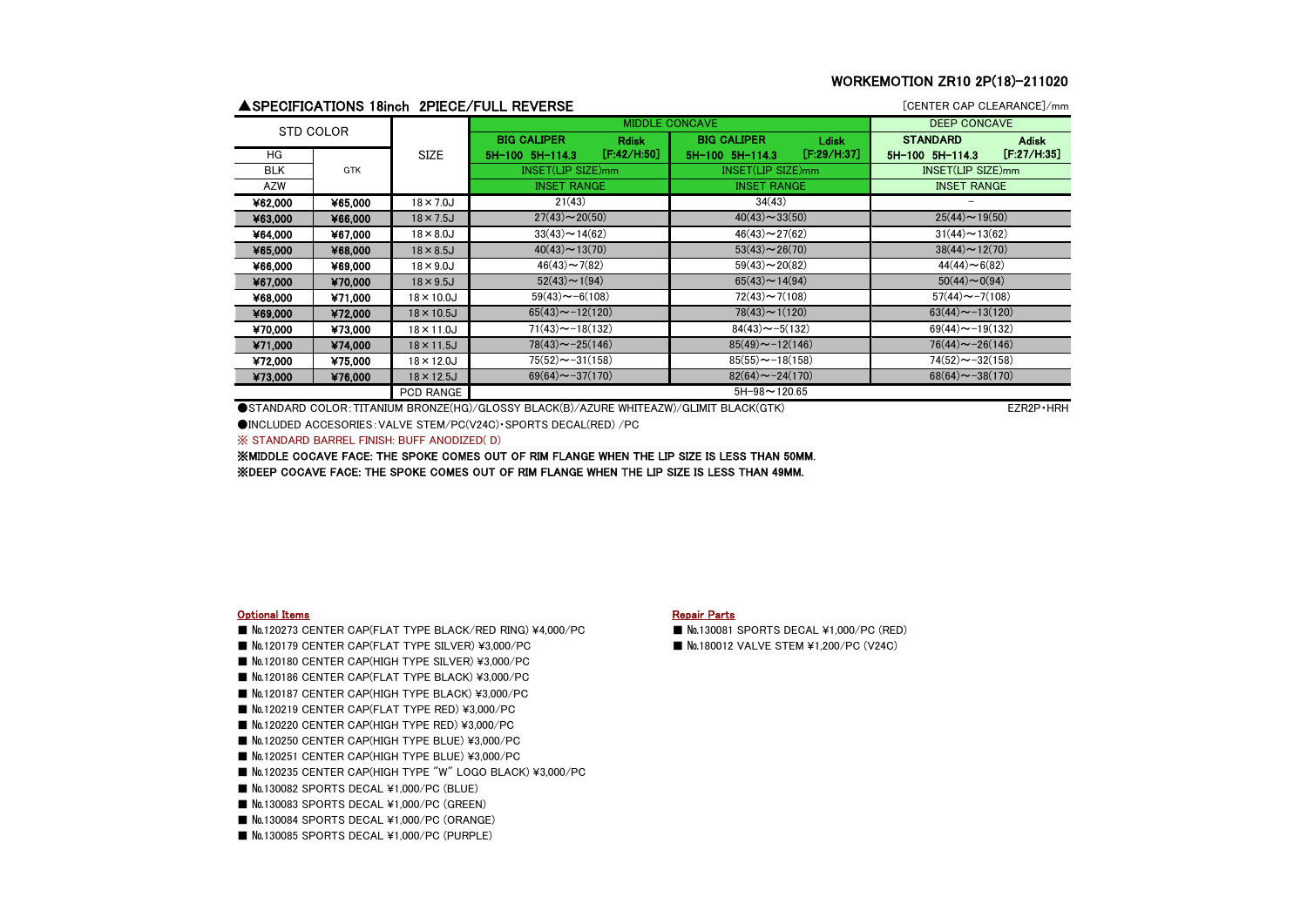# WORKEMOTION ZR10 2P(19)SPEC-211020

# ▲SPECIFICATIONS 19inch 2PIECE/FULL REVERSE **interventional and the control of the control of the control of the control of the control of the control of the control of the control of the control of the control of the cont**

|            | STD COLOR  |                    |                        | <b>MIDDLE CONCAVE</b>     | <b>DEEP CONCAVE</b>    |                          |                        |                          |  |  |
|------------|------------|--------------------|------------------------|---------------------------|------------------------|--------------------------|------------------------|--------------------------|--|--|
|            |            |                    | <b>BIG CALIPER</b>     | <b>Rdisk</b>              | <b>BIG CALIPER</b>     | Ldisk                    | <b>STANDARD</b>        | <b>Adisk</b>             |  |  |
| HG         |            | <b>SIZE</b>        | 5H-100 5H-114.3        | [F:42/H:50]               | 5H-100 5H-114.3        | [F:29/H:37]              | 5H-100 5H-114.3        | [F:27/H:35]              |  |  |
| <b>BLK</b> | <b>GTK</b> |                    |                        | INSET(LIP SIZE)mm         |                        | INSET(LIP SIZE)mm        |                        | INSET(LIP SIZE)mm        |  |  |
| <b>AZW</b> |            |                    | <b>INSET RANGE:</b>    | <b>INSET RANGE: 2</b>     | <b>INSET RANGE: 1</b>  | <b>INSET RANGE: 2</b>    | <b>INSET RANGE: 1</b>  | <b>INSET RANGE: 2</b>    |  |  |
| ¥71.000    | ¥74.000    | $19 \times 7.5$ J  | $26(43) \sim 13(56)$   | $12(57) \sim 0(69)$       | $39(43) \sim 26(56)$   | $25(57) \sim 13(69)$     | $26(43) \sim 13(56)$   | $12(57) \sim 0(69)$      |  |  |
| ¥72,000    | ¥75,000    | $19 \times 8.0$ J  | $32(43) \sim 7(68)$    | $6(69) \sim -6(81)$       | $45(43) \sim 20(68)$   | $19(69) \sim 7(81)$      | $32(43) \sim 7(68)$    | $6(69) \sim -6(81)$      |  |  |
| ¥73,000    | ¥76,000    | $19 \times 8.5$ J  | $39(43)$ ~ 0(82)       | $-1(83)$ $\sim$ $-13(95)$ | $52(43) \sim 13(82)$   | $12(83) \sim 0(95)$      | $39(43) \sim 0(82)$    | $-1(83)$ ~ $-13(95)$     |  |  |
| ¥74,000    | ¥77,000    | $19 \times 9.0$ J  | $45(43) \sim -6(94)$   | $-7(95) \sim -19(107)$    | $58(43) \sim 7(94)$    | $6(95) \sim -6(107)$     | $45(43) \sim -6(94)$   | $-7(95) \sim -19(107)$   |  |  |
| ¥75,000    | ¥78.000    | $19 \times 9.5$ J  | $51(43) \sim -12(106)$ | $-13(107) \sim -25(119)$  | $64(43) \sim 1(106)$   | $0(107) \sim -12(119)$   | $51(43) \sim -12(106)$ | $-13(107) \sim -25(119)$ |  |  |
| ¥76,000    | ¥79,000    | $19 \times 10.0$ J | $58(43) \sim -19(120)$ | $-20(121) \sim -32(133)$  | $71(43) \sim -6(120)$  | $-7(121) \sim -19(133)$  | $58(43) \sim -19(120)$ | $-20(121) \sim -32(133)$ |  |  |
| ¥77,000    | ¥80,000    | $19 \times 10.5$ J | $64(43) \sim -25(132)$ | $-26(133) \sim -38(145)$  | $77(43) \sim -12(132)$ | $-13(133) \sim -25(145)$ | $64(43) \sim -25(132)$ | $-26(133) \sim -38(145)$ |  |  |
| ¥78,000    | ¥81,000    | $19 \times 11.0$ J | $70(43) \sim -31(144)$ | $-32(145) \sim -44(157)$  | $83(43) \sim -18(144)$ | $-19(145) \sim -31(157)$ | $70(43) \sim -31(144)$ | $-32(145) \sim -44(157)$ |  |  |
| ¥79,000    | ¥82,000    | $19 \times 11.5$ J | $77(43) \sim -38(158)$ | $-39(159) \sim -51(171)$  | $85(48) \sim -25(158)$ | $-26(159) \sim -38(171)$ | $77(43) \sim -38(158)$ | $-39(159) \sim -51(171)$ |  |  |
| ¥80,000    | ¥83,000    | $19 \times 12.0$ J | $74(52) \sim -44(170)$ | $-45(171) \sim -57(183)$  | $85(54) \sim -31(170)$ | $-32(171) \sim -44(183)$ | $74(52) \sim -44(170)$ | $-45(171) \sim -57(183)$ |  |  |
| ¥81,000    | ¥84,000    | $19 \times 12.5$ J | $67(65) \sim -50(182)$ | $-51(183) \sim -63(195)$  | $80(65) \sim -37(182)$ | $-38(183) \sim -50(195)$ | $67(65) \sim -50(182)$ | $-51(183) \sim -63(195)$ |  |  |
|            |            | <b>PCD RANGE</b>   | $5H-98 \sim 120.65$    |                           |                        |                          |                        |                          |  |  |

●STANDARD COLOR: TITANIUM BRONZE(HG)/GLOSSY BLACK(B)/AZURE WHITEAZW)/GLIMIT BLACK(GTK) EXAMENT AND THE STANDARD COLOR: TITANIUM BRONZE(HG)/GLOSSY BLACK(B)/AZURE WHITEAZW)/GLIMIT BLACK(GTK)

●INCLUDED ACCESORIES:VALVE STEM/PC(V24C)・SPORTS DECAL(RED) /PC

INSET RANGE:1=V24C、INSET RANGE:2= V39A

※ STANDARD BARREL FINISH: BUFF ANODIZED( D)

※MIDDLE COCAVE FACE: THE SPOKE COMES OUT OF RIM FLANGE WHEN THE LIP SIZE IS LESS THAN 50MM. ※DEEP COCAVE FACE: THE SPOKE COMES OUT OF RIM FLANGE WHEN THE LIP SIZE IS LESS THAN 49MM.

### **Optional Items Repair Parts** Repair Parts **Repair Parts**

- №120273 CENTER CAP(FLAT TYPE BLACK/RED RING) ¥4,000/PC №130081 SPORT DECAL ¥1,000/PC (RED)
- №120180 CENTER CAP(HIGH TYPE SILVER) ¥3,000/PC №180087 VALVE STEM ¥2,000/PC (V39A)
- №120186 CENTER CAP(FLAT TYPE BLACK) ¥3,000/PC
- №120187 CENTER CAP(HIGH TYPE BLACK) ¥3,000/PC
- №120219 CENTER CAP(FLAT TYPE RED) ¥3,000/PC
- №120220 CENTER CAP(HIGH TYPE RED) ¥3,000/PC
- No.120250 CENTER CAP(HIGH TYPE BLUE) ¥3,000/PC
- №120251 CENTER CAP(HIGH TYPE BLUE) ¥3,000/PC
- No.120235 CENTER CAP(HIGH TYPE "W" LOGO BLACK) ¥3,000/PC
- **No.130082 SPORTS DECAL ¥1,000/PC (BLUE)**
- №130083 SPORTS DECAL ¥1,000/PC (GREEN)
- №130084 SPORTS DECAL ¥1,000/PC (ORANGE)
- No.130085 SPORTS DECAL ¥1,000/PC (PURPLE)

- 
- No.120179 CENTER CAP(FLAT TYPE SILVER) ¥3,000/PC ■ ● ● ● ■ ■ No.180012 VALVE STEM ¥1.200/PC (V24C)
	-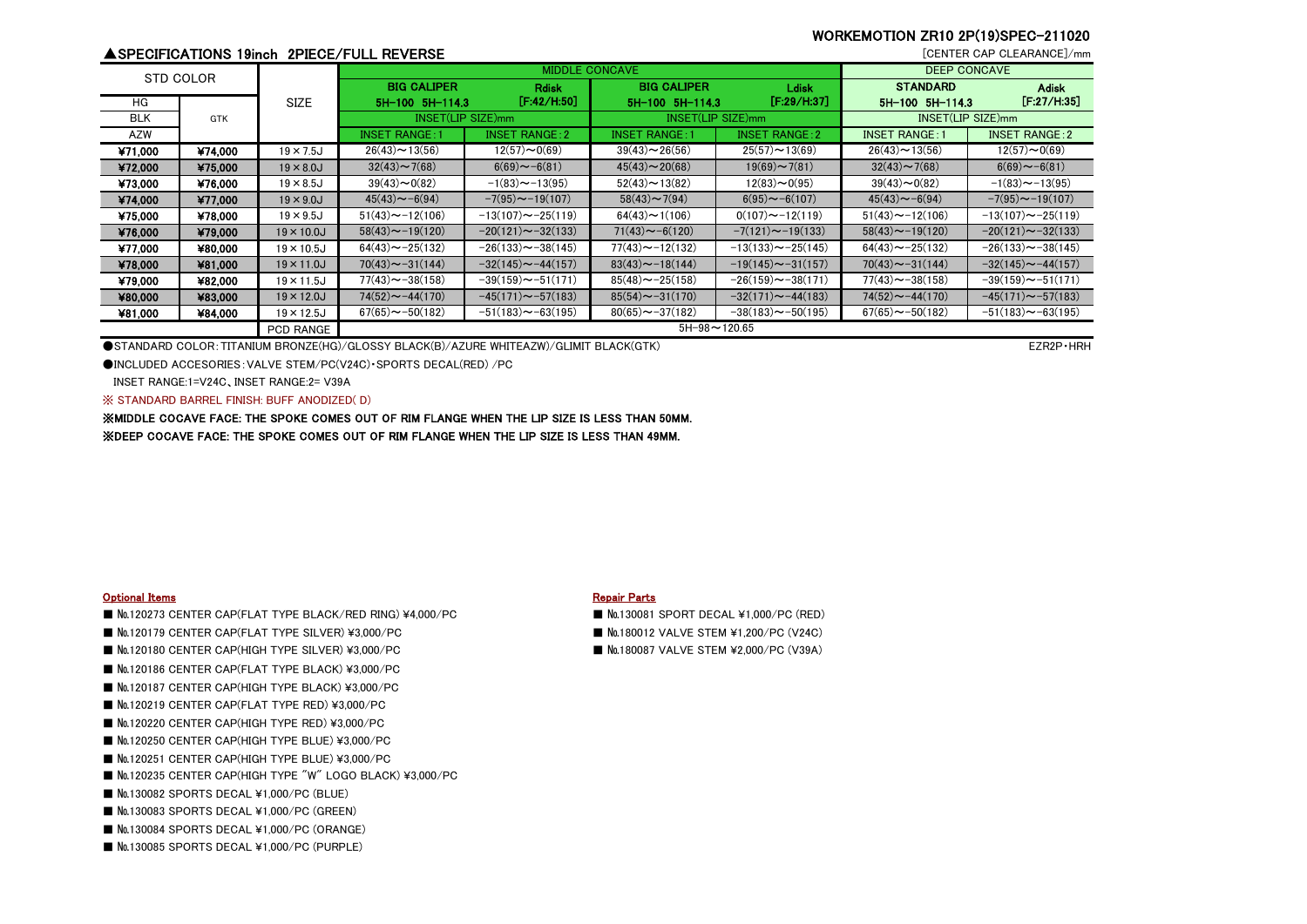# WORKEMOTION ZR10 2P(19)SR-211020

|            |         | ▲SPECIFICATIONS 19inch 2PIECE/REVERSE |                                |                             |                                |                             | [CENTER CAP CLEARANCE]/mm   |                             |
|------------|---------|---------------------------------------|--------------------------------|-----------------------------|--------------------------------|-----------------------------|-----------------------------|-----------------------------|
| STD COLOR  |         |                                       | <b>MIDDLE CONCAVE</b>          |                             |                                |                             | <b>DEEP CONCAVE</b>         |                             |
|            |         |                                       | <b>BIG CALIPER</b><br>$5H-100$ | <b>Rdisk</b><br>[F:42/H:50] | <b>BIG CALIPER</b><br>$5H-100$ | <b>Ldisk</b><br>[F:29/H:37] | <b>STANDARD</b><br>$5H-100$ | <b>Adisk</b><br>[F:27/H:35] |
| HG         | GTK     | <b>SIZE</b>                           | $5H-114.3$                     |                             | $5H-114.3$                     |                             | $5H - 1143$                 |                             |
| <b>BLK</b> |         |                                       | INSET(LIP SIZE)mm              |                             | INSET(LIP SIZE)mm              |                             | INSET(LIP SIZE)mm           |                             |
| AZW        |         |                                       | <b>INSET RANGE</b>             |                             | <b>INSET RANGE</b>             |                             | <b>INSET RANGE</b>          |                             |
| ¥72,000    | ¥75,000 | $19 \times 8.0$ J                     | $29(47) \sim -1(77)$           |                             | $42(47) \sim 12(77)$           |                             | $28(47) \sim -2(77)$        |                             |
| ¥73,000    | ¥76,000 | $19 \times 8.5$ J                     | $36(47) \sim -8(91)$           |                             | $49(47) \sim 5(91)$            |                             | $35(47) \sim -9(91)$        |                             |
| ¥74,000    | ¥77,000 | $19 \times 9.0$ J                     | $42(47) \sim -14(103)$         |                             | $55(47) \sim -1(103)$          |                             | $41(47) \sim -15(103)$      |                             |
| ¥75,000    | ¥78,000 | $19 \times 9.5$ J                     | $48(47) \sim -20(115)$         |                             | $61(47) \sim -7(115)$          |                             | $47(47) \sim -21(115)$      |                             |
| ¥76,000    | ¥79,000 | $19 \times 10.0$ J                    | $55(47) \sim -27(129)$         |                             | $68(47) \sim -14(129)$         |                             | $54(47) \sim -28(129)$      |                             |
| ¥77,000    | ¥80,000 | $19 \times 10.5$ J                    | $61(47) \sim -33(141)$         |                             | $74(47) \sim -20(141)$         |                             | $60(47) \sim -34(141)$      |                             |
| ¥78,000    | ¥81,000 | $19 \times 11.0$ J                    | $67(47) \sim -39(153)$         |                             | $80(47) \sim -26(153)$         |                             | $66(47) \sim -40(153)$      |                             |
| ¥79,000    | ¥82,000 | $19 \times 11.5$ J                    | $74(47) \sim -46(167)$         |                             | $85(49) \sim -33(167)$         |                             | $73(47) \sim -47(167)$      |                             |
| ¥80,000    | ¥83,000 | $19 \times 12.0$ J                    | $75(52) \sim -52(179)$         |                             | $85(55) \sim -39(179)$         |                             | $74(52) \sim -53(179)$      |                             |
| ¥81,000    | ¥84,000 | $19 \times 12.5$ J                    | $69(64) \sim -58(191)$         |                             | $82(64) \sim -45(191)$         |                             | $68(64) \sim -59(191)$      |                             |
|            |         | <b>PCD RANGE</b>                      |                                |                             | $5H-98 \sim 120.65$            |                             |                             |                             |

●STANDARD COLOR: TITANIUM BRONZE(HG)/GLOSSY BLACK(B)/AZURE WHITEAZW)/GLIMIT BLACK(GTK) FEXRSR + HRN

●INCLUDED ACCESORIES:VALVE STEM/PC(V24C)・SPORTS DECAL(RED) /PC

※ STANDARD BARREL FINISH: BUFF ANODIZED( D)

### Optional Items

- No.120273 CENTER CAP(FLAT TYPE BLACK/RED RING) ¥4,000/PC Repair Parts
- №120179 CENTER CAP(FLAT TYPE SILVER) ¥3,000/PC №130081 SPORT DECAL ¥1,000/PC (RED)
- №120180 CENTER CAP(HIGH TYPE SILVER) ¥3,000/PC №180012 VALVE STEM ¥1,200/PC (V24C)
- №120186 CENTER CAP(FLAT TYPE BLACK) ¥3,000/PC
- No.120187 CENTER CAP(HIGH TYPE BLACK) ¥3,000/PC
- №120219 CENTER CAP(FLAT TYPE RED) ¥3,000/PC
- №120220 CENTER CAP(HIGH TYPE RED) ¥3,000/PC
- №120250 CENTER CAP(HIGH TYPE BLUE) ¥3,000/PC
- №120251 CENTER CAP(HIGH TYPE BLUE) ¥3,000/PC
- №120235 CENTER CAP(HIGH TYPE "W" LOGO BLACK) ¥3,000/PC
- №130082 SPORTS DECAL ¥1,000/PC (BLUE)
- №130083 SPORTS DECAL ¥1,000/PC (GREEN)
- No.130084 SPORTS DECAL ¥1,000/PC (ORANGE)
- №130085 SPORTS DECAL ¥1,000/PC (PURPLE)